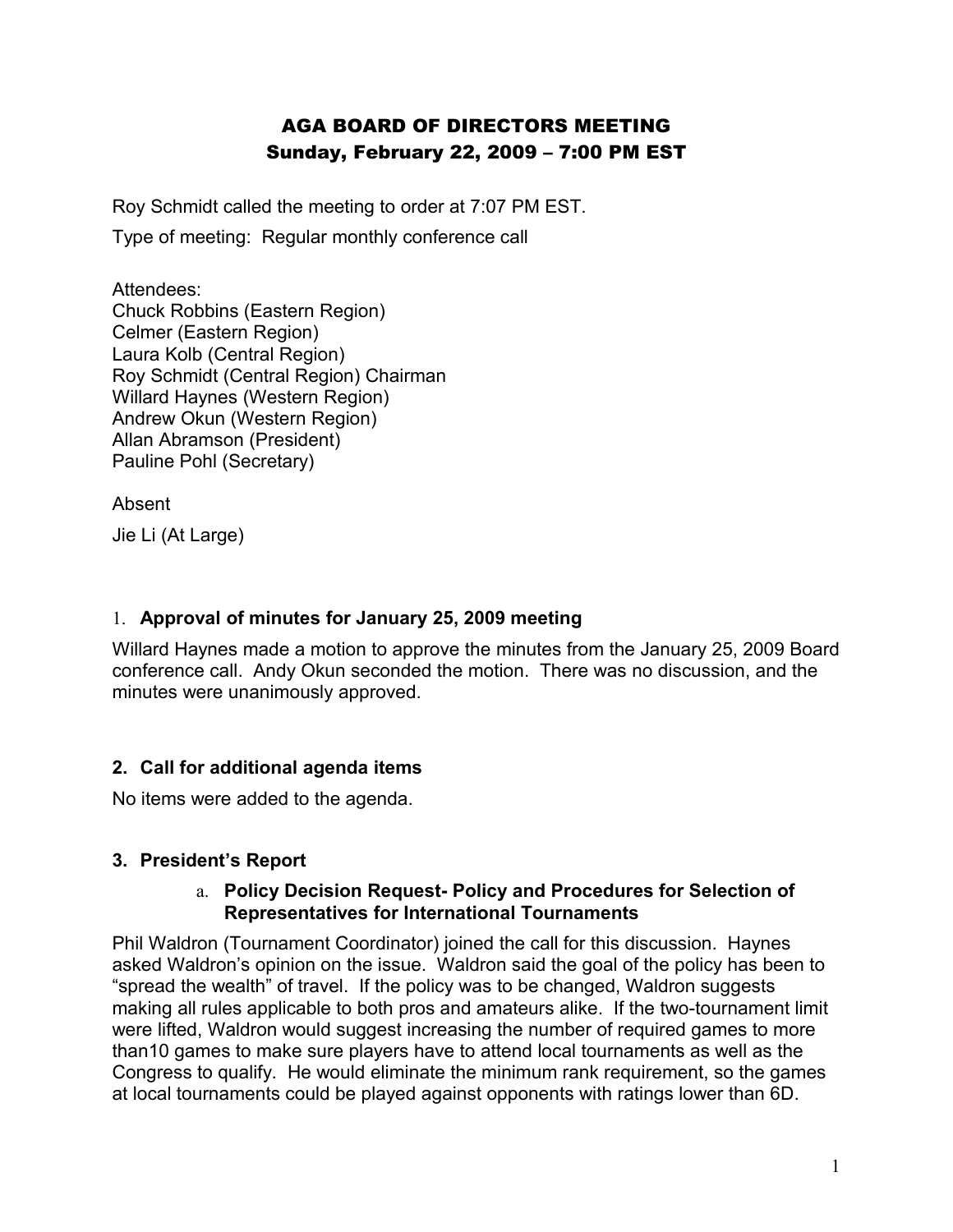Robbins said if that requirement is slackened, a player could go only to local tournaments and be eligible. Waldron said that is fine, because the player still has to win the qualifier event to win the right to represent the US overseas, which would be a highly contested tournament.

Abramson said Feng Yun is against having to play in amateur tournaments both because she does not want to compete against her students and she does not want to win all of the tournaments or give "free teaching games". Okun said he thinks Feng Yun has a valid point. Robbins said she could play in just the NJ Open and the MD Open and qualify. Waldron said Feng Yun's argument is not fair, because she is also getting an all expenses paid trip, which means she gets something in return and the games are not "free teaching games."

Celmer asked if we do keep the 10-game minimum, who is going to keep track of the running tally? Waldron said it is easy to tell how many rated games a player has been in, but not how strong their opponents have been.

Abramson said it sounds like the Board does want to maintain the ten game requirement. Robbins said he thinks Waldron would like it to be more like twelve games. Kolb said that although it is easy to get the minimum required games if one attends the Congress, it would be difficult to do if the person cannot attend the Congress for some reason.

Abramson said the ten-game requirement tends to keep the ratings fresh and accurate which is a good thing. Abramson summarized the discussion so far: Keep the ten game rule, include professionals in the ten-game limit. Players must compete in at least one tournament outside of the Congress. The ten games can be played against players of no minimum rank. (drop the 6D+ requirement)

Robbins made a motion that Allan Abramson and Phil Waldron write up an exact policy with the minimum number of rated games and the number of tournaments allowed per year and then have the Board vote on it via e-mail in the next week or so. Haynes seconded the motion. The vote was 5-1 in favor of voting in e-mail. (Okun against)

#### b. **Policy Discussion-Lifetime Memberships**

This issue has been referred to the Policy and Governance Committee for consideration, as it may involve membership changes needing Assembly approval.

### c. **FYI- Membership Cards**

Abramson said simple lamination would cost around 35 cents per card. There is a big company called American Bank Note Company that prints plastic credit card-like membership cards. Their cost for an initial batch for current members would be about 80 cents per card. Subsequent production would be done in batches of 50 at a rate of \$1 per card. Paper cards would continue to be sent out as temporaries. Robbins said there are about 50 new members every 6-8 weeks on average.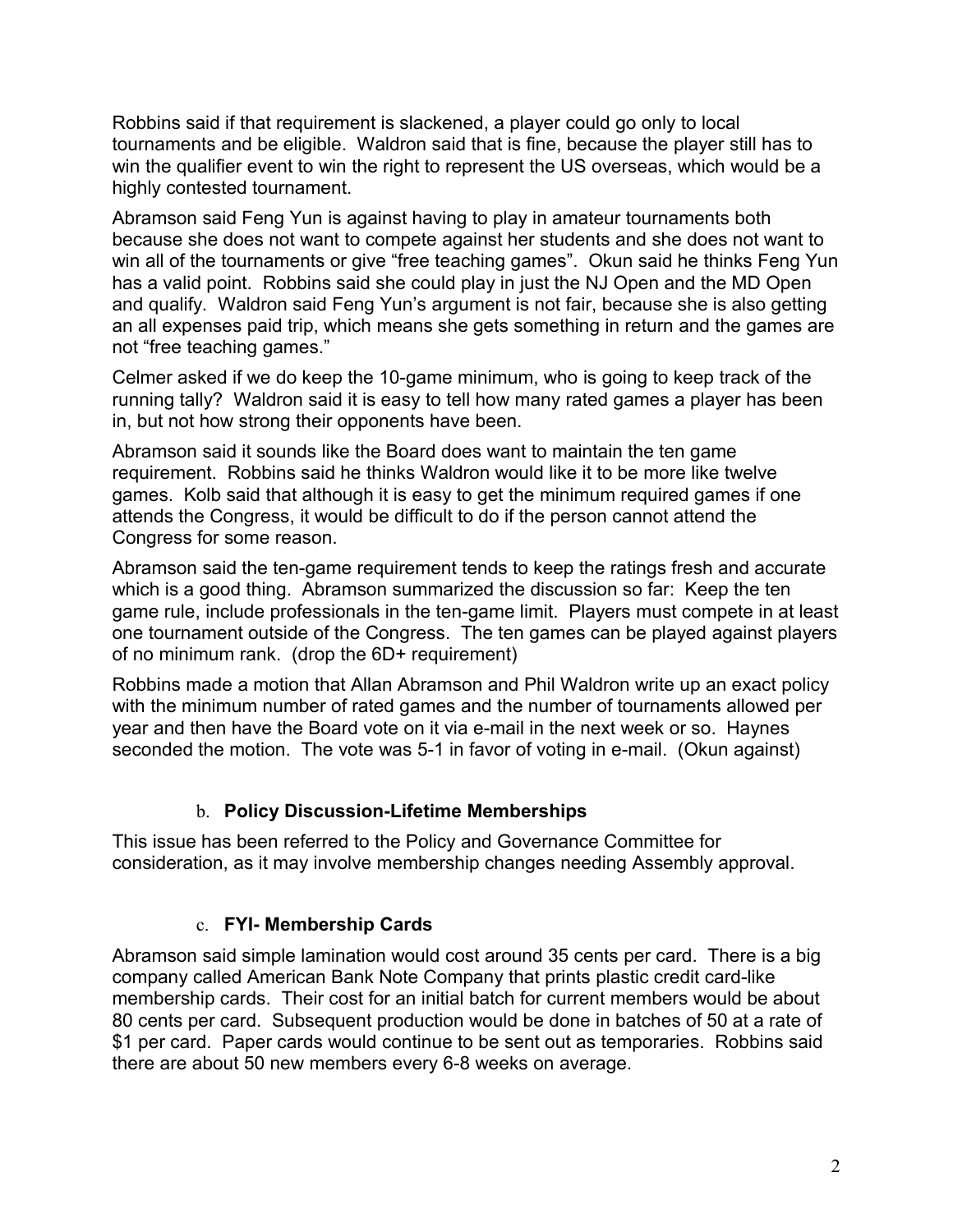Abramson said we could buy our own machine at a cost about \$2500. He is against that option, because we would have to get someone to do the work, the ink cartridges are expensive, and the machine might break. Laminating the cards would cost less, but the quality of the credit card style cards would be better.

## **d. FYI- Prize Money Data/Ing Funds**

The Ing funding situation has made prize money less available. Abramson recommends funding the Ing-Redmond Cup using the \$22,000 Ing reserves we have and adding \$3000 out of AGA reserves for this year. The question has come up that if Ing money is not being used to sponsor a tournament, it would be possible to use AGA rules rather than Ing rules in the tournaments. Abramson said that we should continue to use Ing rules as a gesture of good will in hope that funding will continue when the economy improves. The consensus was that this was a good idea.

There will be a reduced youth subsidy this year for Congress registration. The Ing Masters Cup budget will be reduced significantly, because that has been an expensive tournament to run in the past.

### e. **FYI-Budget Situation**

The Mind games deficit was larger than expected. We needed to spend \$27,000 out of AGA money to pay for sending the team. Membership dues are lower this year than last year for reasons unknown. Abramson is sending notes to all on-line membership applications. Interestingly, most new memberships are youth members.

### f. **FYI-NY Go Center**

Abramson talked with Paul Anderson of the NY Go Center. Michael Simon, who has been living in Tokyo, has been working quietly to restore the NY Go Center to financial health. He is also instituting rules and procedures to give the Center a more democratic and international, rather than Japanese identity. Okun has been collecting brainstorming ideas of how to make the Go Center more able to pay their property taxes and overhead.

End of President's report. (8:13 PM EST)

### **4. Old Business**

#### **a. Revision of selection procedures for international representatives**

Discussed under President's report.

#### b. **Membership card upgrade**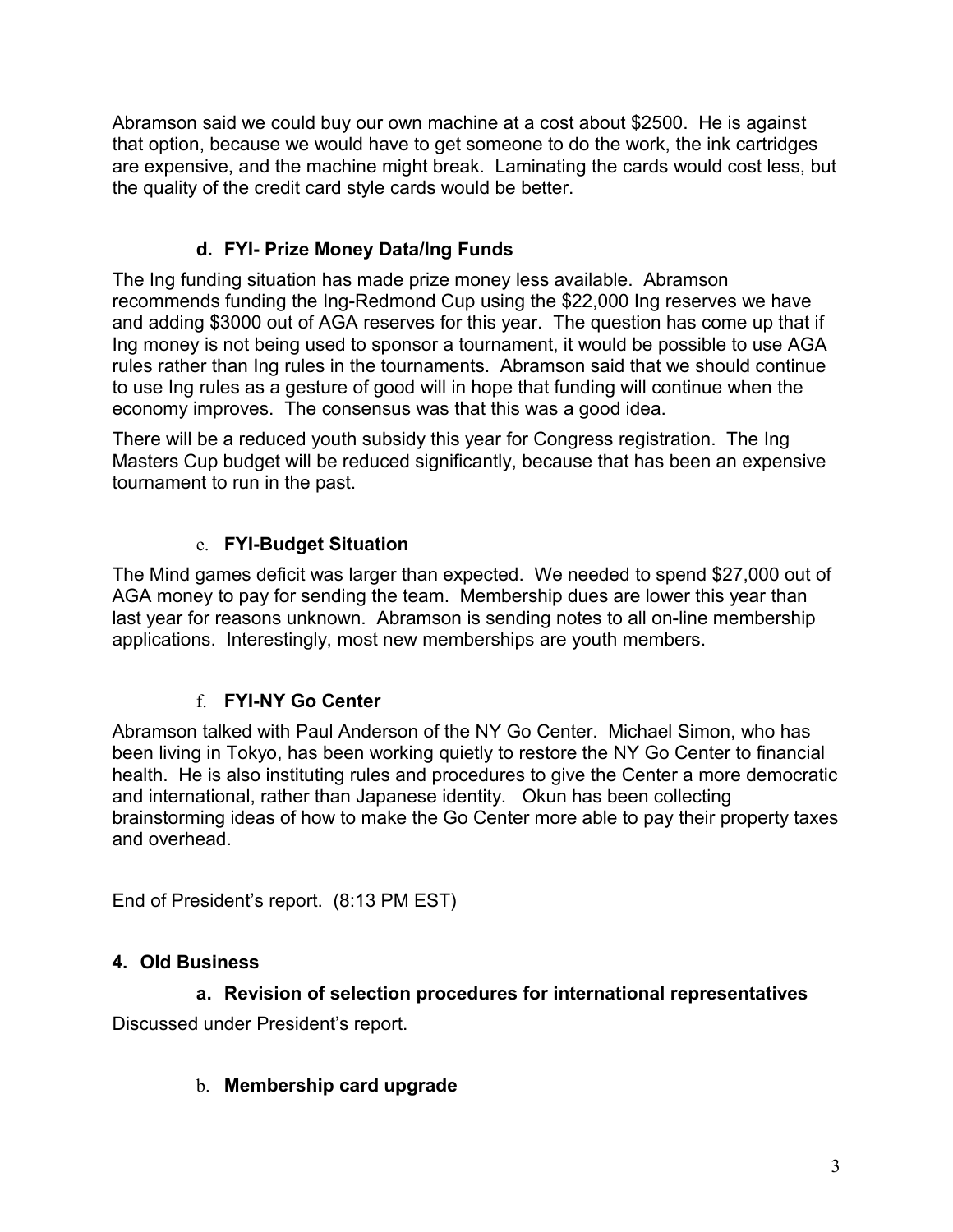Covered under President's report.

## **5. New Business**

## **a. NY Go Center**

Covered under President's report.

## **b. Funding for chapters in need**

Schmidt said the NY Go Center's problems raising funds to pay property taxes raised the issue of what the AGA might want to do to help clubs with financial problems. Abramson said he thinks the New York Go Center's situation is unique, and there is no need to develop a larger policy. With the current budget problems, it would be a bad time to start funding chapters.

Robbins suggested that people from the NY Go Center might communicate with people from the Seattle Go Center to see if they have common problems and might share some solutions.

# **c. Establishing fund-raising committee**

Schmidt said that we need to start coming up with some other ways to raise money besides collecting dues. Celmer said we might want to hire someone to help us raise money as a permanent, ongoing part of our organization. Schmidt said there had been talk in the past of getting corporate sponsorship at the rate of \$10,000 per company. Abramson will ask for volunteers to form a committee to try to raise funds for the AGA.

# **d. Equipment Loans**

Roy Schmidt mentioned that there are still AGA clocks on loan to the NY Go Center, and that raised the question of how much AGA equipment is out there and whether it is being kept track of. Abramson said one set of Congress equipment gets sent from on Congress Director to the next, and Chuck Robbins has some equipment in storage. Abramson said he would collect a list of what the AGA has and report to the Board next month.

# **e. Ratings Policy**

This item was deferred from an earlier Board meeting. Abramson said there was a tournament run on the west coast where the organizer did not send in membership dues of the players, so the question arose whether those games should have been rated. Abramson said he is against allowing games of non-AGA members to be rated. The AGA has not had any specific requirements of tournament directors. The AGA has a policy of rating games played at clubs between two AGA members if both players